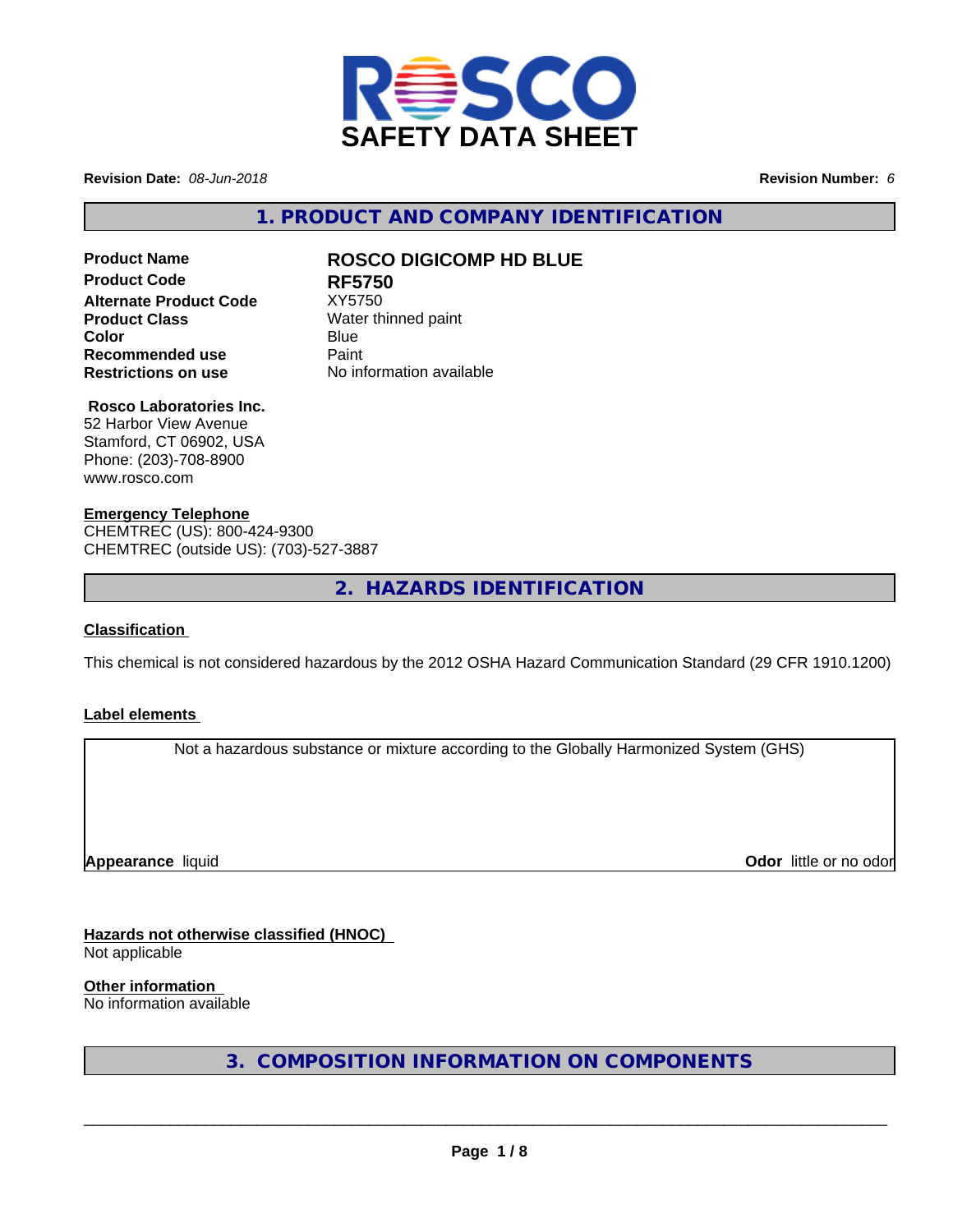| $-$<br>- ---<br>----<br>name<br>nical<br>. | . Т<br>No                                       |  |
|--------------------------------------------|-------------------------------------------------|--|
| $\sim$<br>dioxide<br>. itanium             | $\sim$<br>スパレー<br>$\overline{\phantom{a}}$<br>ີ |  |

|                                                  | 4. FIRST AID MEASURES                                                                                    |
|--------------------------------------------------|----------------------------------------------------------------------------------------------------------|
| <b>General Advice</b>                            | No hazards which require special first aid measures.                                                     |
| <b>Eye Contact</b>                               | Rinse thoroughly with plenty of water for at least 15 minutes and consult a<br>physician.                |
| <b>Skin Contact</b>                              | Wash off immediately with soap and plenty of water while removing all<br>contaminated clothes and shoes. |
| <b>Inhalation</b>                                | Move to fresh air. If symptoms persist, call a physician.                                                |
| Ingestion                                        | Clean mouth with water and afterwards drink plenty of water. Consult a physician<br>if necessary.        |
| <b>Most Important</b><br><b>Symptoms/Effects</b> | None known.                                                                                              |
| <b>Notes To Physician</b>                        | Treat symptomatically.                                                                                   |
|                                                  | 5. FIRE-FIGHTING MEASURES                                                                                |

| <b>Suitable Extinguishing Media</b>                                              | Use extinguishing measures that are appropriate to local<br>circumstances and the surrounding environment.                                   |  |
|----------------------------------------------------------------------------------|----------------------------------------------------------------------------------------------------------------------------------------------|--|
| <b>Protective Equipment And Precautions For</b><br><b>Firefighters</b>           | As in any fire, wear self-contained breathing apparatus<br>pressure-demand, MSHA/NIOSH (approved or equivalent)<br>and full protective gear. |  |
| <b>Specific Hazards Arising From The Chemical</b>                                | Closed containers may rupture if exposed to fire or<br>extreme heat.                                                                         |  |
| <b>Sensitivity To Mechanical Impact</b>                                          | No.                                                                                                                                          |  |
| <b>Sensitivity To Static Discharge</b>                                           | No.                                                                                                                                          |  |
| <b>Flash Point Data</b><br>Flash Point (°F)<br>Flash Point (°C)<br><b>Method</b> | Not applicable<br>Not applicable<br>Not applicable                                                                                           |  |
| <b>Flammability Limits In Air</b>                                                |                                                                                                                                              |  |
| Lower flammability limit:<br><b>Upper flammability limit:</b>                    | Not applicable<br>Not applicable                                                                                                             |  |
| <b>NFPA</b><br>Health: 1<br><b>Flammability: 0</b>                               | <b>Instability: 0</b><br><b>Special: Not Applicable</b>                                                                                      |  |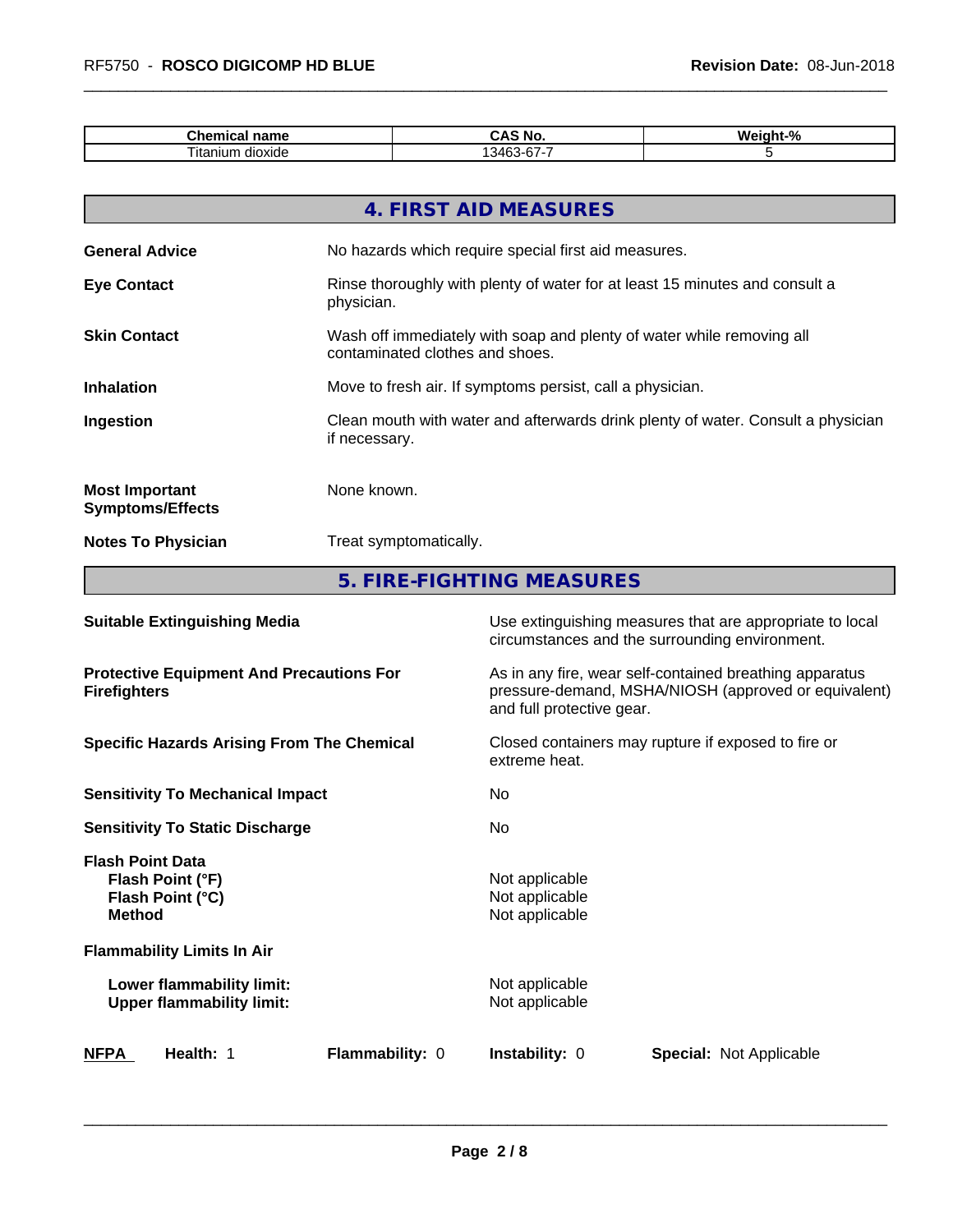#### **NFPA Legend**

- 0 Not Hazardous
- 1 Slightly
- 2 Moderate
- 3 High
- 4 Severe

*The ratings assigned are only suggested ratings, the contractor/employer has ultimate responsibilities for NFPA ratings where this system is used.*

*Additional information regarding the NFPA rating system is available from the National Fire Protection Agency (NFPA) at www.nfpa.org.*

## **6. ACCIDENTAL RELEASE MEASURES**

| <b>Personal Precautions</b>      | Avoid contact with skin, eyes and clothing. Ensure adequate ventilation.                                                                                                         |
|----------------------------------|----------------------------------------------------------------------------------------------------------------------------------------------------------------------------------|
| <b>Other Information</b>         | Prevent further leakage or spillage if safe to do so.                                                                                                                            |
| <b>Environmental precautions</b> | See Section 12 for additional Ecological Information.                                                                                                                            |
| <b>Methods for Cleaning Up</b>   | Soak up with inert absorbent material. Sweep up and shovel into suitable<br>containers for disposal.                                                                             |
|                                  | 7. HANDLING AND STORAGE                                                                                                                                                          |
| <b>Handling</b>                  | Avoid contact with skin, eyes and clothing. Avoid breathing vapors, spray mists or<br>sanding dust. In case of insufficient ventilation, wear suitable respiratory<br>equipment. |
| <b>Storage</b>                   | Keep container tightly closed. Keep out of the reach of children.                                                                                                                |
| <b>Incompatible Materials</b>    | No information available                                                                                                                                                         |
|                                  |                                                                                                                                                                                  |

## **8. EXPOSURE CONTROLS/PERSONAL PROTECTION**

#### **Exposure Limits**

| and a material<br>name<br>Chemical               | .ul.<br>. .            | <b>DE</b><br>э.<br>-- |
|--------------------------------------------------|------------------------|-----------------------|
| $\sim$<br>$ \sim$<br>dioxide<br>ıtar<br>11.UU 11 | TWA<br>ma/m<br>n.<br>ື | T111<br>ma/m<br>ັ     |

#### **Legend**

ACGIH - American Conference of Governmental Industrial Hygienists Exposure Limits OSHA - Occupational Safety & Health Administration Exposure Limits N/E - Not Established

**Engineering Measures** Ensure adequate ventilation, especially in confined areas.

| <b>Personal Protective Equipment</b> |                                                                                                                                     |
|--------------------------------------|-------------------------------------------------------------------------------------------------------------------------------------|
| <b>Eye/Face Protection</b>           | Safety glasses with side-shields.                                                                                                   |
| <b>Skin Protection</b>               | Protective gloves and impervious clothing.                                                                                          |
| <b>Respiratory Protection</b>        | In case of insufficient ventilation wear suitable respiratory equipment.                                                            |
| <b>Hygiene Measures</b>              | Avoid contact with skin, eyes and clothing. Remove and wash contaminated<br>clothing before re-use. Wash thoroughly after handling. |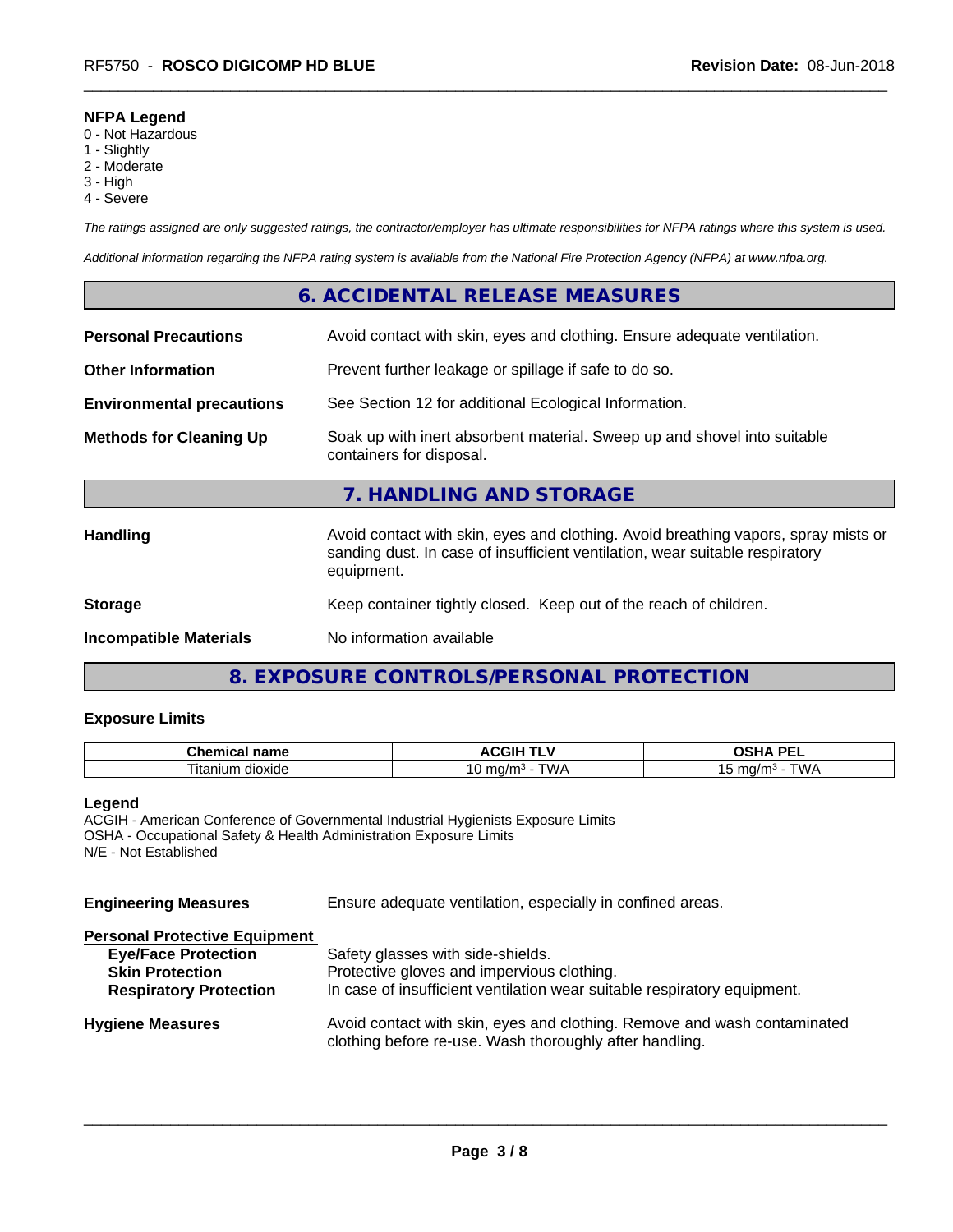#### **9. PHYSICAL AND CHEMICAL PROPERTIES**

**Appearance** liquid **Odor** little or no odor **Odor Threshold No information available No information available Density (lbs/gal)** 12.0 - 12.4 **Specific Gravity** 1.45 - 1.49 **pH** No information available **Viscosity (cps)** No information available Notice 1, 1999 **Solubility(ies)** No information available **Water solubility Water solubility Water solubility Water solubility Water solubility Water solution Evaporation Rate No information available No information available Vapor pressure @20 °C (kPa)** No information available **Vapor density Value 2018** No information available **Wt. % Solids 60 - 70**<br> **Vol. % Solids 60 - 70**<br> **Vol. % Solids 60 - 80 Vol. % Solids** 40 - 50 **Wt. % Volatiles Vol. % Volatiles** 50 - 60 **VOC Regulatory Limit (g/L)** <50 **Boiling Point (°F)** 212 **Boiling Point (°C)** 100 **Freezing Point (°F)** 32 **Freezing Point (°C)**<br> **Flash Point (°F)**<br> **Flash Point (°F)**<br> **Point (°F) Flash Point (°F)**<br> **Flash Point (°C)**<br> **Flash Point (°C)**<br> **C Flash Point (°C) Method** Not applicable<br> **Flammability (solid, gas)** Not applicable Not applicable **Flammability (solid, gas)**<br> **Upper flammability limit:**<br>
Upper flammability limit: **Upper flammability limit: Lower flammability limit:**<br> **Autoignition Temperature (°F)** Not applicable Not applicable **Autoignition Temperature (°F)**<br> **Autoignition Temperature (°C)** No information available **Autoignition Temperature (°C) Decomposition Temperature (°F)**<br> **Decomposition Temperature (°C)** No information available **Decomposition Temperature (°C)**<br>Partition coefficient

**No information available** 

### **10. STABILITY AND REACTIVITY**

| <b>Reactivity</b>                         | Not Applicable                           |
|-------------------------------------------|------------------------------------------|
| <b>Chemical Stability</b>                 | Stable under normal conditions.          |
| <b>Conditions to avoid</b>                | Prevent from freezing.                   |
| <b>Incompatible Materials</b>             | No materials to be especially mentioned. |
| <b>Hazardous Decomposition Products</b>   | None under normal use.                   |
| <b>Possibility of hazardous reactions</b> | None under normal conditions of use.     |

## **11. TOXICOLOGICAL INFORMATION**

**Product Information**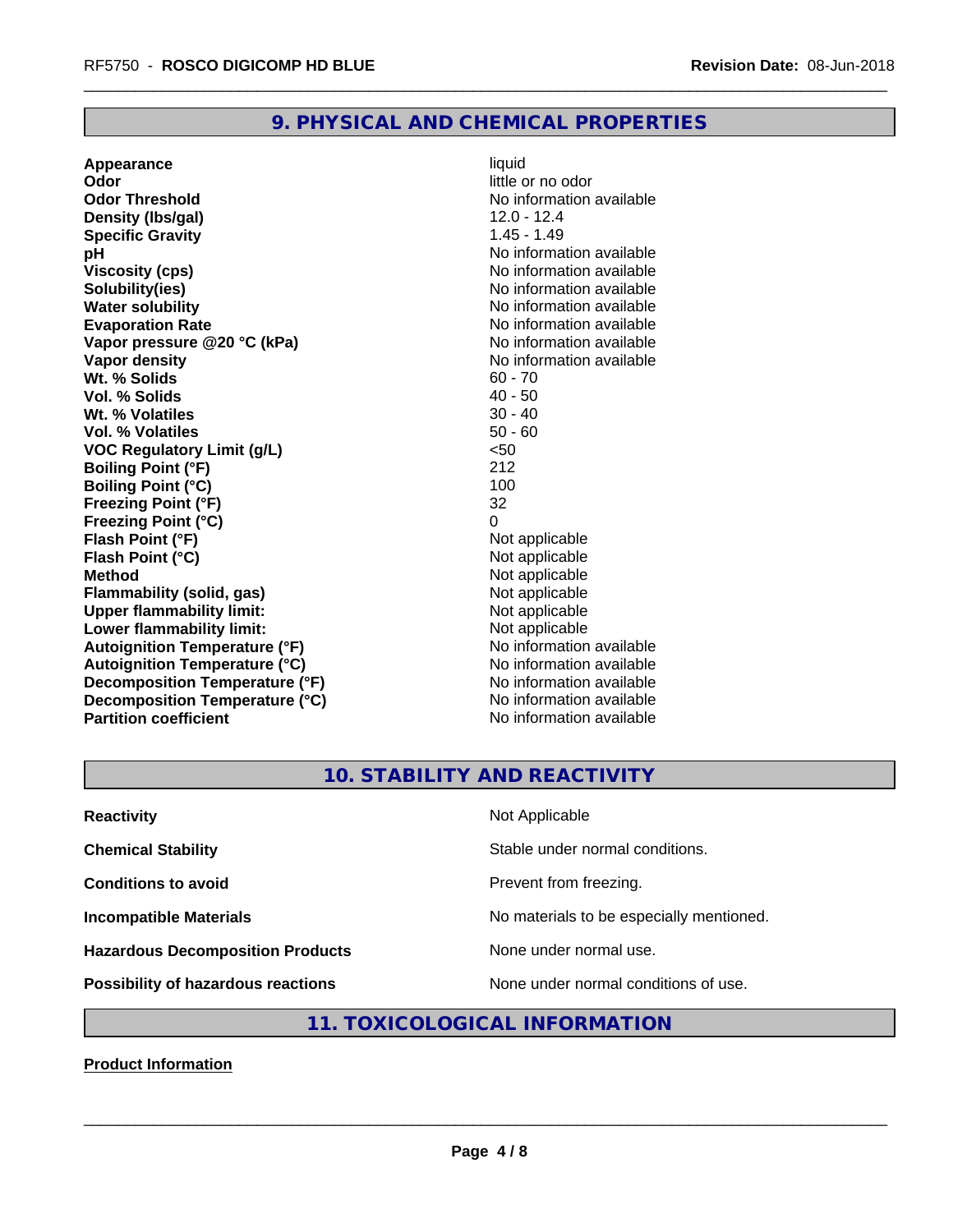| Information on likely routes of exposure |                                                                                            |
|------------------------------------------|--------------------------------------------------------------------------------------------|
| <b>Principal Routes of Exposure</b>      | Eye contact, skin contact and inhalation.                                                  |
| <b>Acute Toxicity</b>                    |                                                                                            |
| <b>Product Information</b>               | No information available                                                                   |
|                                          | Symptoms related to the physical, chemical and toxicological characteristics               |
| <b>Symptoms</b>                          | No information available                                                                   |
|                                          | Delayed and immediate effects as well as chronic effects from short and long-term exposure |
| Eye contact                              | May cause slight irritation.                                                               |
| <b>Skin contact</b>                      | Substance may cause slight skin irritation. Prolonged or repeated contact may dry          |
|                                          | skin and cause irritation.                                                                 |
| <b>Inhalation</b>                        | May cause irritation of respiratory tract.                                                 |
| Ingestion                                | Ingestion may cause gastrointestinal irritation, nausea, vomiting and diarrhea.            |
| <b>Sensitization</b>                     | No information available                                                                   |
| <b>Neurological Effects</b>              | No information available.                                                                  |
| <b>Mutagenic Effects</b>                 | No information available.                                                                  |
| <b>Reproductive Effects</b>              | No information available.                                                                  |
| <b>Developmental Effects</b>             | No information available.                                                                  |
| <b>Target organ effects</b>              | No information available.                                                                  |
| <b>STOT - single exposure</b>            | No information available.                                                                  |
| <b>STOT - repeated exposure</b>          | No information available.                                                                  |
| Other adverse effects                    | No information available.                                                                  |
| <b>Aspiration Hazard</b>                 | No information available                                                                   |
|                                          |                                                                                            |

**Numerical measures of toxicity**

**ATEmix (oral)** 774451

#### **Component Information**

Titanium dioxide LD50 Oral: > 10000 mg/kg (Rat)

#### **Carcinogenicity**

*The information below indicateswhether each agency has listed any ingredient as a carcinogen:.*

| <b>Chemical name</b>                    | <b>IARC</b>               | <b>NTP</b> | <b>OSHA</b> |
|-----------------------------------------|---------------------------|------------|-------------|
|                                         | 2B<br>Possible<br>. Human |            | Listed<br>. |
| بالمواقعة المراد<br>dioxide<br>Titanium | Carcinogen                |            |             |

• Although IARC has classified titanium dioxide as possibly carcinogenic to humans (2B), their summary concludes: "No significant exposure to titanium dioxide is thought to occur during the use of products in which titanium dioxide is bound to other materials, such as paint."

#### **Legend**

IARC - International Agency for Research on Cancer NTP - National Toxicity Program OSHA - Occupational Safety & Health Administration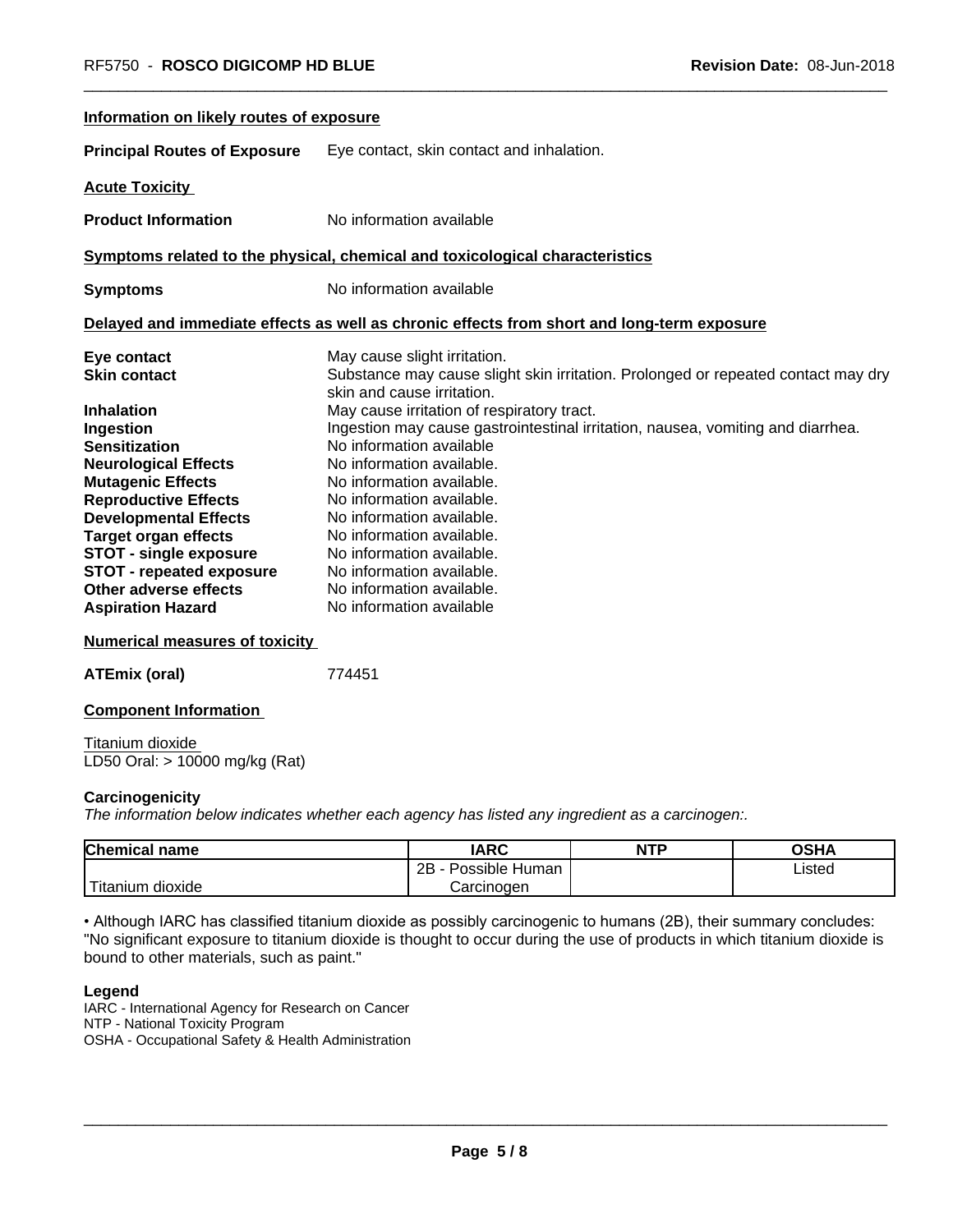## **12. ECOLOGICAL INFORMATION**

#### **Ecotoxicity Effects**

The environmental impact of this product has not been fully investigated.

#### **Product Information**

### **Acute Toxicity to Fish**

No information available

#### **Acute Toxicity to Aquatic Invertebrates**

No information available

#### **Acute Toxicity to Aquatic Plants**

No information available

#### **Persistence / Degradability**

No information available.

#### **Bioaccumulation**

No information available.

#### **Mobility in Environmental Media**

No information available.

#### **Ozone**

No information available

#### **Component Information**

#### **Acute Toxicity to Fish**

Titanium dioxide  $LC50:$  > 1000 mg/L (Fathead Minnow - 96 hr.)

#### **Acute Toxicity to Aquatic Invertebrates**

No information available

## **Acute Toxicity to Aquatic Plants**

No information available

### **13. DISPOSAL CONSIDERATIONS**

**Waste Disposal Method** Dispose of in accordance with federal, state, and local regulations. Local requirements may vary, consult your sanitation department or state-designated environmental protection agency for more disposal options.

 $\overline{\phantom{a}}$  ,  $\overline{\phantom{a}}$  ,  $\overline{\phantom{a}}$  ,  $\overline{\phantom{a}}$  ,  $\overline{\phantom{a}}$  ,  $\overline{\phantom{a}}$  ,  $\overline{\phantom{a}}$  ,  $\overline{\phantom{a}}$  ,  $\overline{\phantom{a}}$  ,  $\overline{\phantom{a}}$  ,  $\overline{\phantom{a}}$  ,  $\overline{\phantom{a}}$  ,  $\overline{\phantom{a}}$  ,  $\overline{\phantom{a}}$  ,  $\overline{\phantom{a}}$  ,  $\overline{\phantom{a}}$ 

### **14. TRANSPORT INFORMATION**

**DOT** Not regulated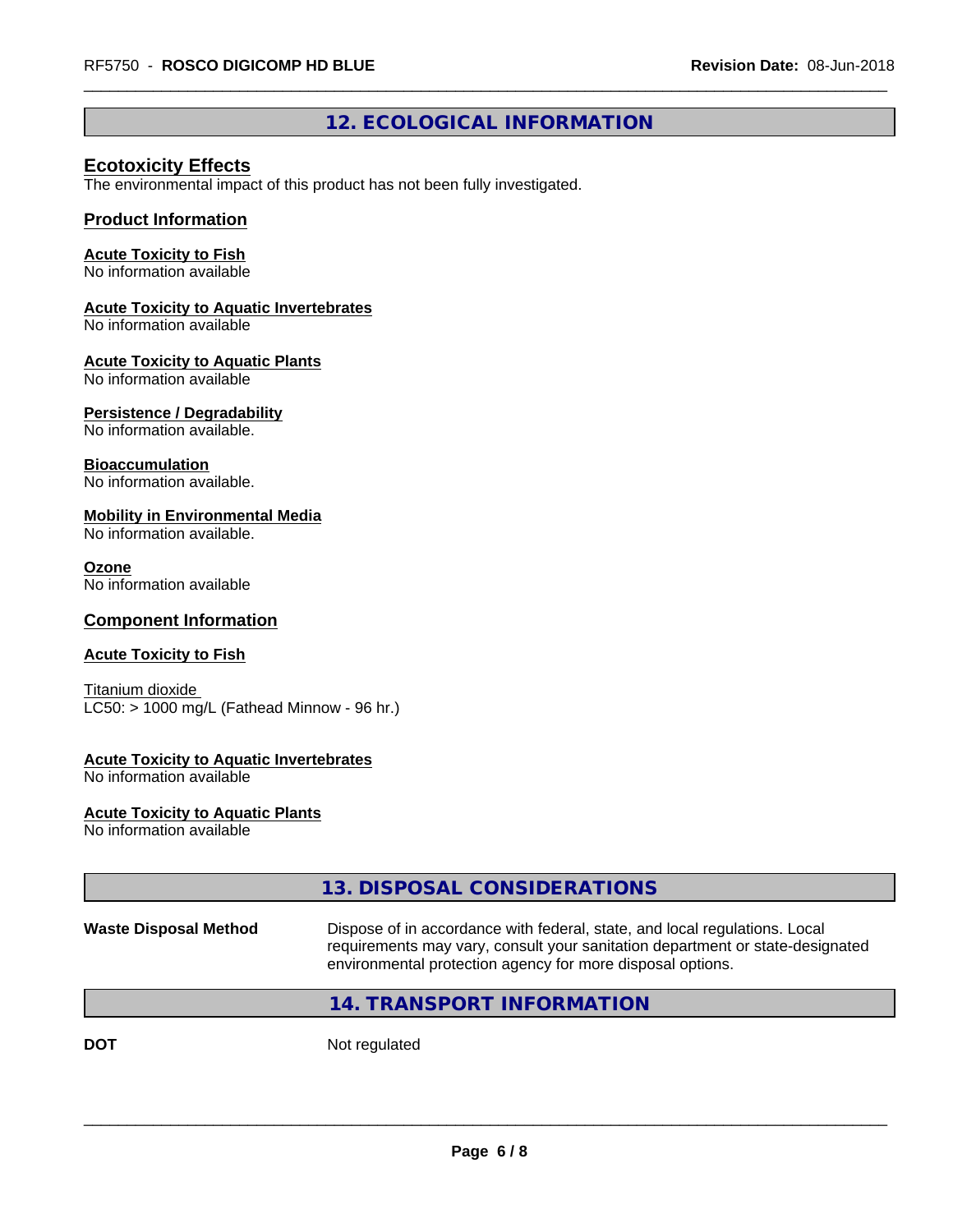| <b>ICAO/IATA</b><br>Not regulated |  |
|-----------------------------------|--|
|-----------------------------------|--|

## **IMDG / IMO** Not regulated

**15. REGULATORY INFORMATION**

#### **International Inventories**

| <b>TSCA: United States</b> | Yes - All components are listed or exempt. |
|----------------------------|--------------------------------------------|
| <b>DSL: Canada</b>         | No - Not all of the components are listed. |
|                            | One or more component is listed on NDSL.   |

### **Federal Regulations**

#### **SARA 311/312 hazardous categorization**

| Acute health hazard               | Nο |  |
|-----------------------------------|----|--|
| Chronic Health Hazard             | Nο |  |
| Fire hazard                       | Nο |  |
| Sudden release of pressure hazard | N٥ |  |
| Reactive Hazard                   | Nο |  |

#### **SARA 313**

Section 313 of Title III of the Superfund Amendments and Reauthorization Act of 1986 (SARA). This product contains a chemical or chemicals which are subject to the reporting requirements of the Act and Title 40 of the Code of Federal Regulations, Part 372:

*None*

#### **Clean Air Act,Section 112 Hazardous Air Pollutants (HAPs) (see 40 CFR 61)**

This product contains the following HAPs:

*None*

### **US State Regulations**

#### **California Proposition 65**

**A WARNING:** Cancer and Reproductive Harm– www.P65warnings.ca.gov

#### **State Right-to-Know**

| <b>THE REAL</b>                     | IVI a  | -Ne | н |
|-------------------------------------|--------|-----|---|
| nemicai name                        | .      | .   |   |
| .                                   | nustus | -35 |   |
| $- \cdot$ .<br>dioxide<br>ı itanıum |        |     |   |

**Legend**

X - Listed

**16. OTHER INFORMATION**